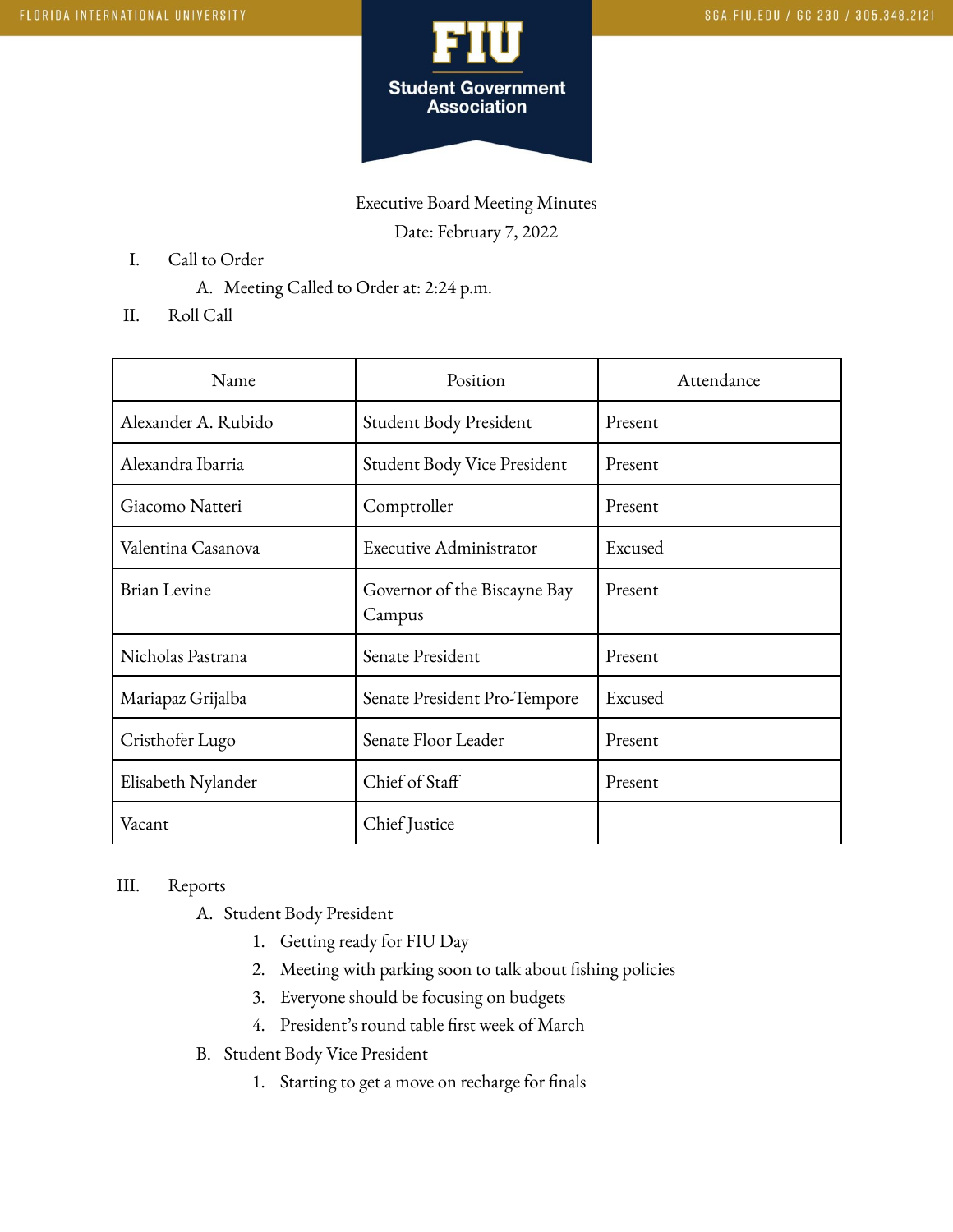- 2. Spoke to Michelle last week
- 3. Will likely stick with same thing as last semester
- C. Comptroller
	- 1. Budget deliberations are this week wednesday-friday
	- 2. 5-6 entities answered questions
- D. Executive Administrator
	- 1. Absent
- E. Governor of the Biscayne Bay Campus
	- 1. 2 people applied last week to BBC staff secretary positions they are being vetted
	- 2. 2 more SGA networking events March 16 lunch and March 30 dinner
- F. Senate President
	- 1. Judicial appointments today in senate
	- 2. Hosting 2 interviews this week
	- 3. Food drive being planned and will be mandatory
	- 4. Cris is setting up meet your dean
	- 5. Next week senate is at BBC
	- 6. Feb 21 Scott Carr will be attending senate
- G. Senate President Pro-Tempore
	- 1. Absent
- H. Senate Floor Leader
	- 1. Meet your Dean March 24 5pm 7pm, planning one session in ballrooms and one session in faculty club
- I. Chief of Staff
	- 1. Candidate applications close on Friday at 11:59 pm
	- 2. Planning earth day events and day on the bay collaboration with BBC governor
- J. Chief Justice
	- 1. VACANT
- IV. Old Business
	- A. None
- V. New Business
	- A. None
- VI. Advisor Reports